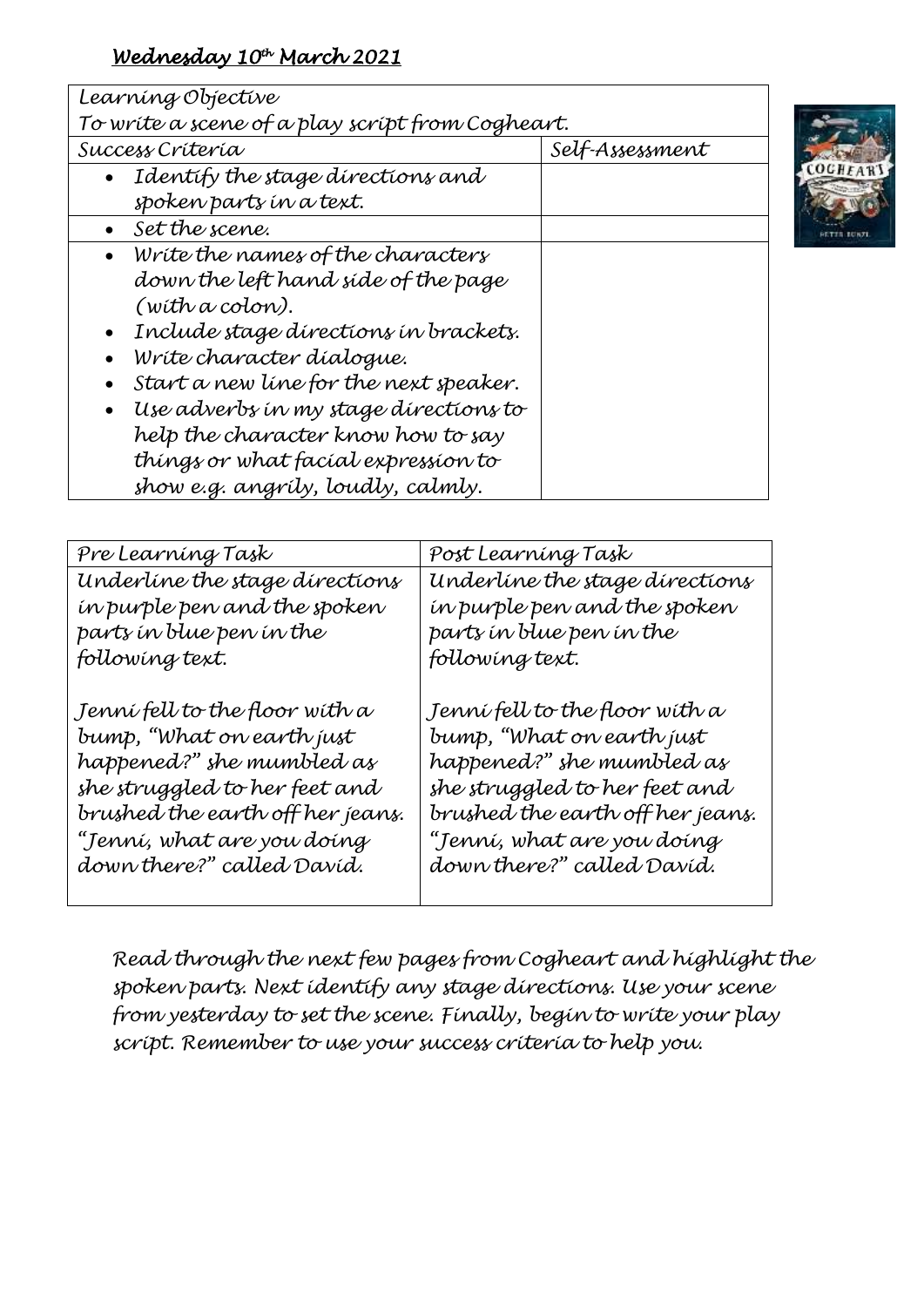A lump welled in Lily's throat and she stopped reading. It was all true then: written there in black and white. She glanced at the thin man; his head lolled against the headrest, his chin tipped back. Was he watching her or sleeping? So hard to tell behind those

She gave a cough, but he didn't move. Perhaps he lidless mirrored eyes. really was asleep? He wasn't reading the paper any more - it drooped now in his hands. She stuck her tongue out at him and he flashed her a smile, sharp as a shark's.

"I must apologize again," he said, folding The Daily Cog and setting it aside. "I know how frustrating a stranger in one's cabin can be on long journeys."

Lily gave a timid nod, which he seemed to take as an invitation to continue.

"Odd they put us together, when the zep's so empty. Must be a mechanical error."

Madame Verdigris set aside her embroidery. "Was it the same mechanical porter who showed you aboard? I find these primitive mechanicals, with their synthesized emotions, most disagreeable, don't you? They make so many clerical mistakes. And with the back talk they give you, and all the winding... I'm often surprised they function at all."

"Quite true, Madame. You've hit the nail squarely on

67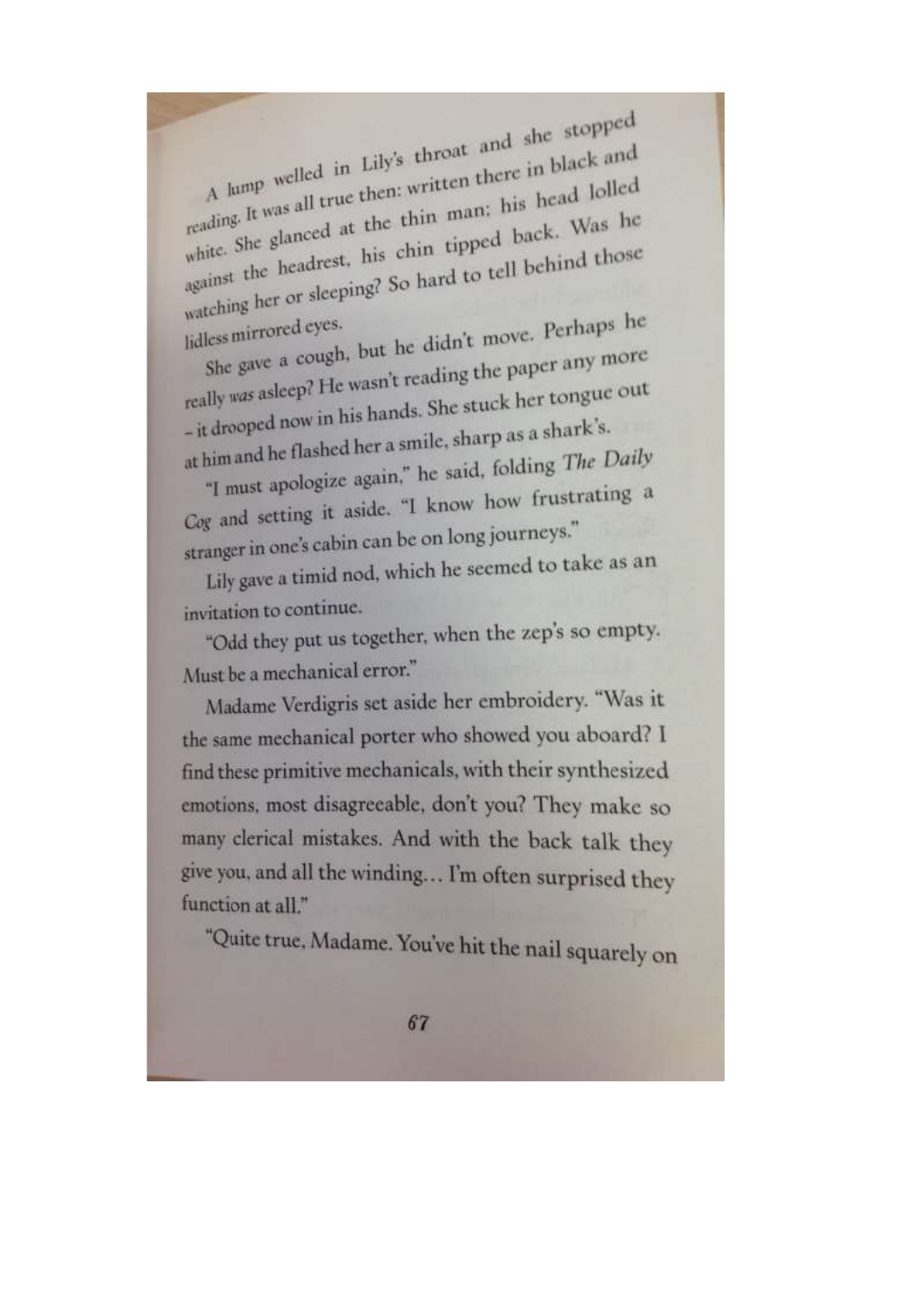the head there." The thin man smiled. "Or should I say,

got to the heart of the matter?" t to the near the save her tinkling cut-glass laugh

Madame version funny about either of their though Line of the that the thin man had twice remarks. A Lie housekeeper as Madame, not Madam, add she wondered how he knew the woman's preferred

The thin man leaned forward, his silver eyes flashing title. in the light. "Ladies, please allow me to introduce myself, My name is Mr Roach."

Madame Verdigris nodded to him. "Bonsoir, Mr Roach, I'm Madame Verdigris and this is my charge Miss Hartman."

"Ah, like the article?" Mr Roach asked, tapping the newspaper.

Madame Verdigris sombrely inclined her head in the affirmative.

Lily ground her teeth - hadn't the housekeeper just told her not to let people know who she was?

"You look upset, young lady," Mr Roach said, "and no wonder."

"I'm fine." she said.

"I've something here might cheer you up." Mr Roach put a hand in his pocket and pulled out a paper bag,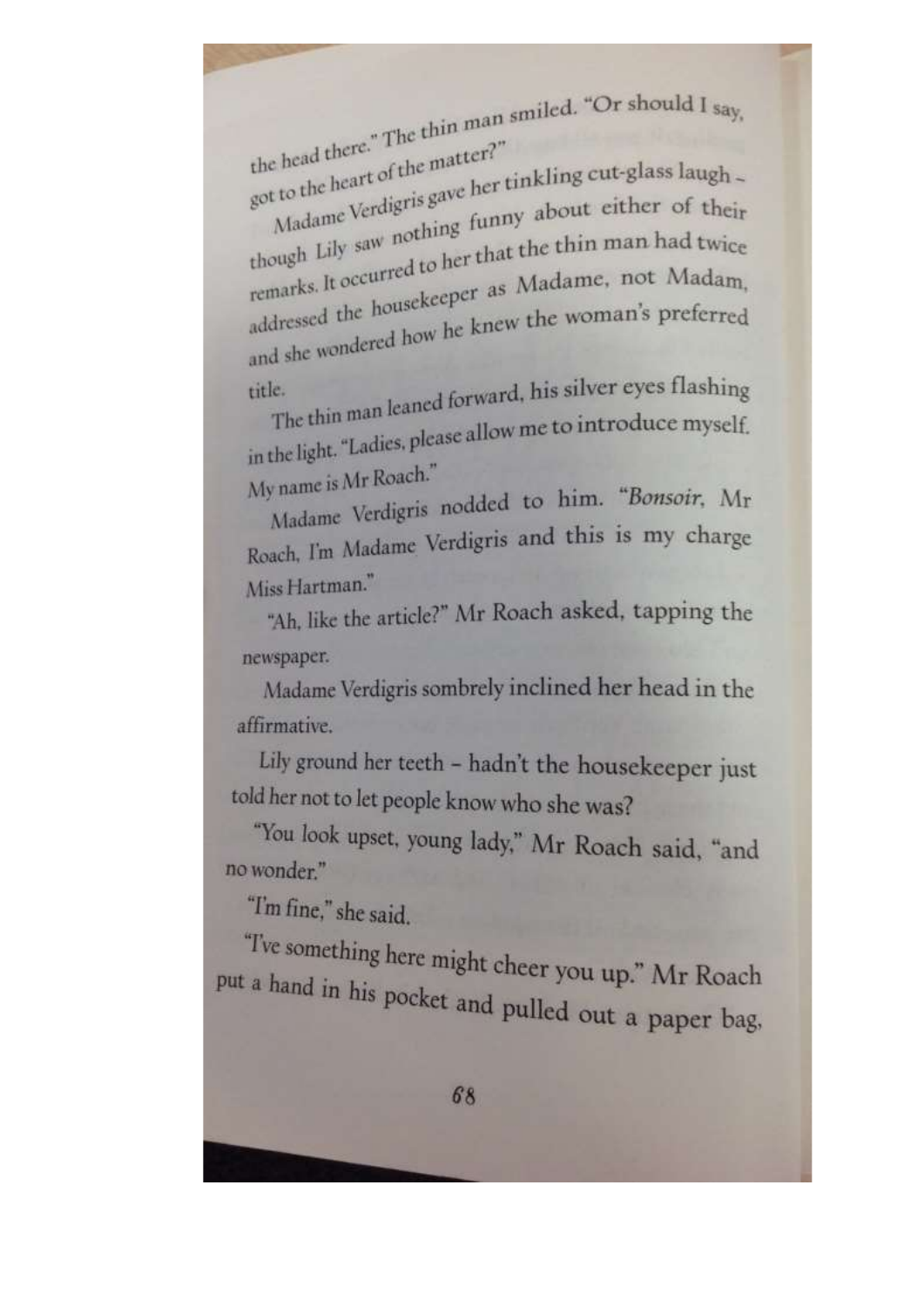which he held out to Lily. She peered inside. Striped gooey sweets were fused to the paper; they must've been in his pocket for weeks.

"No thank you, Sir."

"Go on, they're humbugs." He thrust the paper bag at her, but she shook her head. "What's the matter? You don't like humbugs? If I wasn't such a mild-mannered fellow. I might be offended. Perhaps you think I'd be better off eating carrots. Good for the old eyesight." He laughed and tapped the centre of one mirrored eye with

a finger. Lily felt a shiver rise up her back. "No," she said. "It's not that, only..." She studied his unreadable expression. She didn't even know how to put it politely; but she needn't have worried, Madame Verdigris stepped in on her behalf.

"I'm afraid, Sir, one rule of Miss Scrimshaw's Academy, where Miss Hartman is a pupil, is never to accept sweets from strangers."

"Sorry," Lily added.

Mr Roach frowned, the silver orbs of his eyes narrowing; he clutched the paper bag in a gaunt hand. "You could hardly call me a stranger, Miss Hartman we've just introduced ourselves. I must say, I don't believe your rules apply in these circumstances. And one should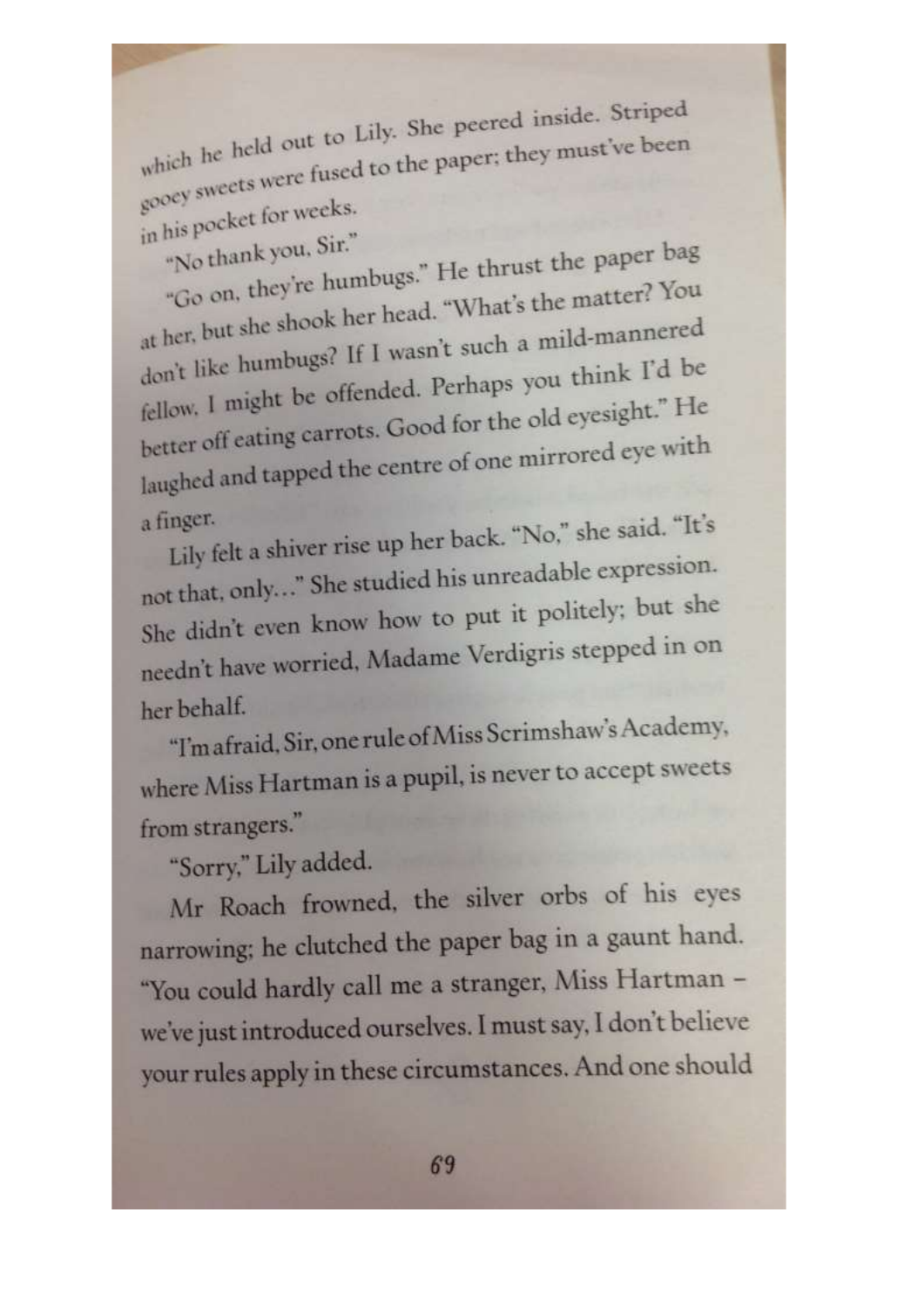never be without a humbug when one takes a long hever be without in the with travel sickness on these journey. I find they help with travel sickness on these

Lily relented and took one, and Mr Roach gave a small commuter zeps."

The humbug tasted delicious, but after a while her victorious grin.

eyelids drooped and she felt rather tired. She put her head against the frosty window, which thrummed and rattled with the zeppelin's engines, and watched her breath cloud the glass. Before she drifted off, she heard Madame Verdigris say: "I don't know why these zeps are so loud always. Where is the refinement one gets with an old-fashioned horse and carriage or a hot-air balloon?"

"Change is always monstrous at first," Mr Roach replied, "but people soon get used to it. You know I've the strongest feeling, Madame Hortense, there will be a lot of changes in your life these coming months, for better or worse, depending how you play your hand. I'll be watching closely to see how you handle things."

Lily tried to fathom the meaning of his words, but found them slippery and ungraspable, and they swam away from her like a shoal of silver fish, pulling her along into a fog of sleep.



70